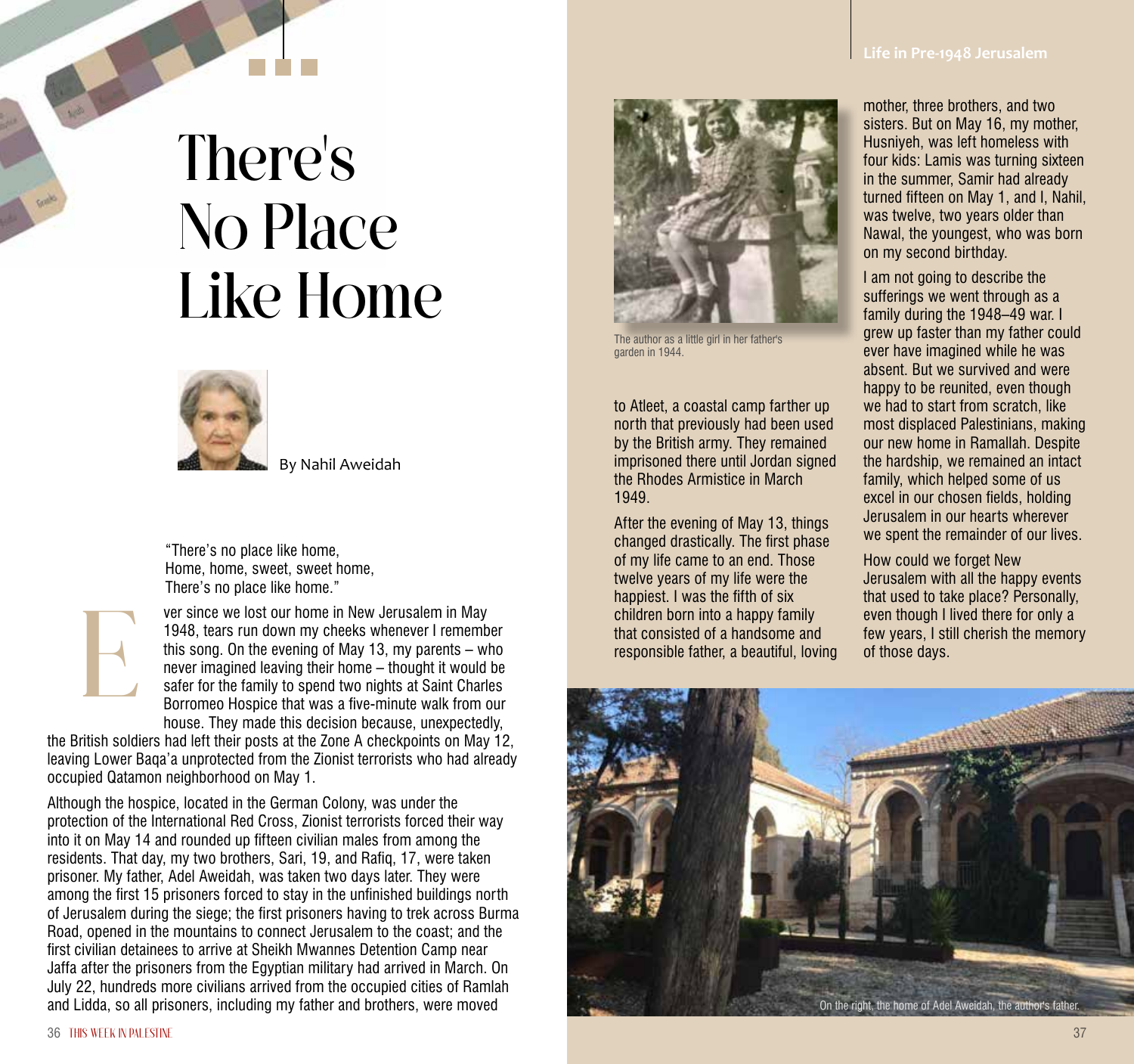I was lucky to come from a Jerusalemite middle-class family. My grandfather, Aref Khalil Aweidah, was in the tourism business which has always flourished in Jerusalem. He worked for Thomas Cook Touring Agency, located inside Jaffa Gate, and therefore moved out of the family quarters in Harat al-Sa'idiyeh neighborhood and built a three-story building on Mamilla Road, where my father was born. Mamilla was the residence of the Europeans then, and at the beginning of the twentieth century gradually became the main commercial center of Jerusalem. My grandfather supplied means of transportation (horses and carriages) and tourist guides for Thomas Cook Touring Agency. My eldest uncle, Khaleel, and his grandchildren inherited this business. With time, they replaced the horses with motor cars and arranged reservations at hotels as well. After 1948 the Aweidahs started anew. They had to build or lease hotels in Jerusalem in order to accommodate their full-package touring business that included ticketing agencies.



Traditional tiles from the Aweidah's home.

My father was the youngest of five sons. Khaleel was in tourism, as already mentioned.

Abdel Salam followed his hobby in horse racing and traded in expensive Arabian horses. Hassan and Subhi graduated during World War I from the Syrian Protestant College in Beirut (which became the American University in 1920). Hassan was a successful businessman and directed Fundoq al-'Asry (The Modern Hotel) in his father's building, while Subhi never used his degree in pharmacy. He was interested in real estate and prospered in Haifa where he was appointed as the Arab director of the Land Registry Department (*Tabo*). He also built twin two-story buildings in Haifa; one remains intact, whereas the other was replaced by a six-story residence building after the *Nakba*.

My father was more ambitious than his brothers. With the cars arriving in Jerusalem, he was no longer contented with driving his own Tek, a small private carriage pulled by one horse for personal use. He had no worries, being the youngest and well taken care of after his old parents' departure because he was surrounded by his brothers and his married nieces and nephews who lived in their own houses around Mamilla quarter. He graduated from Collège des Frères and spoke Arabic, Turkish, French, and English. Befriending a Dutch immigrant who lived in one of their houses, he looked forward to studying in Europe. In 1922 he left for Konstanz Technical College where he studied German for a year and then mechanical engineering, graduating in 1926. Meanwhile, he worked hard to gain

experience and save money to fulfill his ambition. Unlike other Palestinian students studying abroad, he did not come back with a European wife. My father brought back a new car instead.

I described my father's life to show how lucky I was to have such an ambitious father. Water was scarce in Jerusalem, where an average of 500ml of rain fell per year; therefore, every new house had to build a water cistern first so that the rain falling on the red pyramid-like roofs could be collected for the summer. In 1926, Ain Farah Pump Station Project was launched, and on his return, my father was appointed as the mechanical engineer there. In 1927, for the first time, water flowed into homes through taps. This time, it came from north of Jerusalem, whereas over the past centuries water had been drawn from Hebron via Bethlehem in the south to fill the wells in Old Jerusalem.

Husniyeh Abu Souod, my mother, was a peacemaking, open-minded, flexible, and loving mother and person, ready to get along with anyone. She grew up as the daughter of Taher Abu Souod, the mufti of

the Shafi'i Muslims in Jerusalem and its vicinity who died in 1920, leaving my grandmother to raise six sons and two daughters. My mother's sister Lalmia was married in 1926 to Tahseen al-Khalidi in a large, luxurious wedding arranged by the groom's sister who was married to Hussein Salim al-Husseini, a former mayor of Jerusalem (1909–17). My mother, having completed the seven years of government schooling that was provided at the time, attended the Salesian Sisters' Secondary School, an Italian private school, for one year and then married my father the following year, at age 15.

Having signed the Islamic marriage contract in the summer of 1927, my father succeeded in imposing a modern-style marriage with no wedding party. He and my mother were engaged for two months, during which they together furnished a small apartment and prepared a trousseau filled with tailored European-style clothing, a practice very uncommon at the time when engaged couples were not supposed to go out alone. My father encouraged my mother to abandon the traditional Muslim clothes that covered her entire body and wear short dresses, silk stockings, and a very light chiffon veil thrown over her face. My mother loved this freedom, having grown up rather traditionally, and my grandmother accepted whatever my father suggested because he was her first cousin. Thus, my father succeeded in insisting on an untraditional wedding. As he had a private car, they enjoyed a modern honeymoon, travelling in northern Palestine in the summer of 1927 during his annual leave.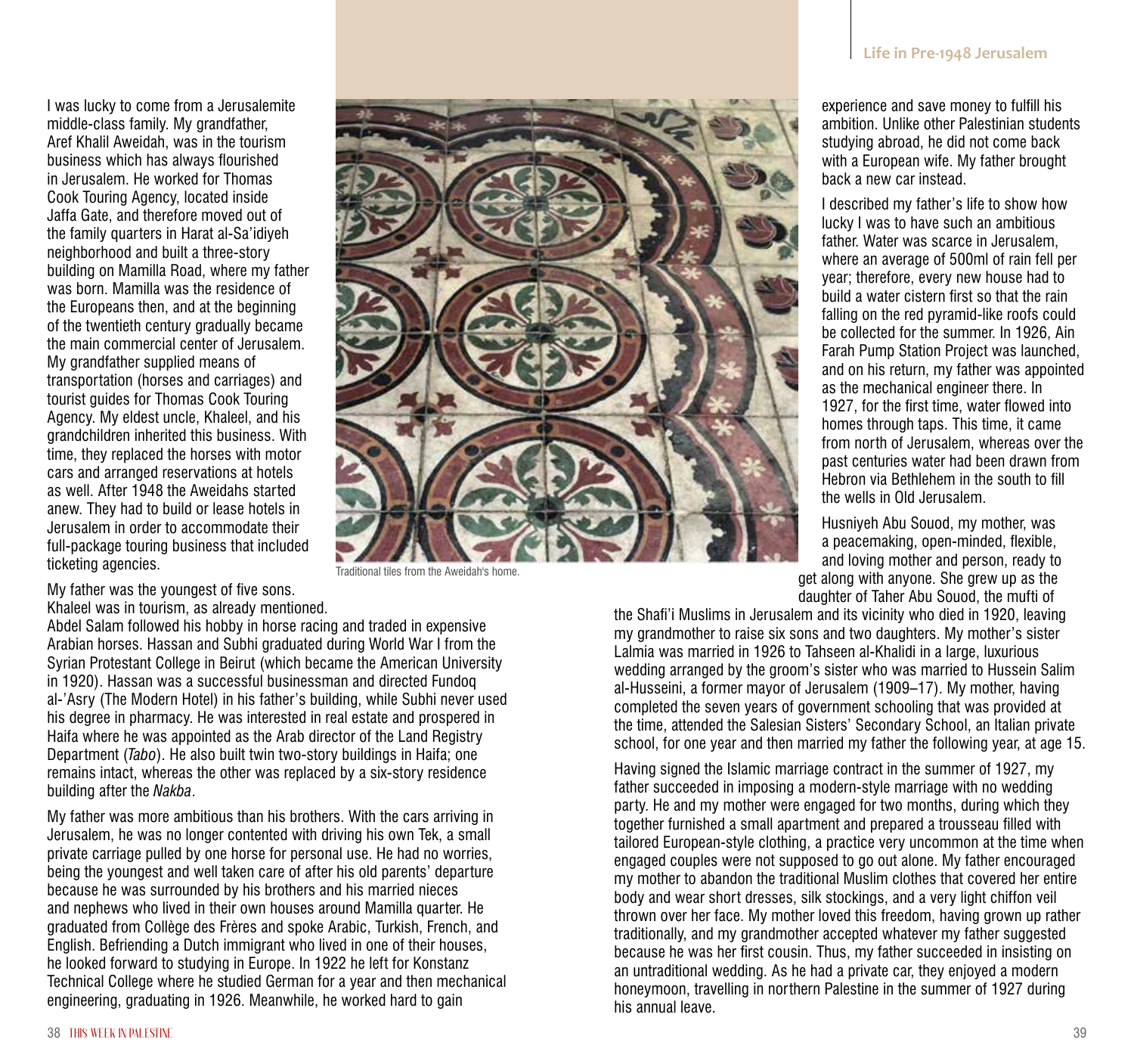In 1930, Abdul Hameed Shoman opened the Arab Bank which now has branches worldwide. They needed an employee who could speak foreign languages, and since German had been added to his four other languages, my father applied for the job. This was an opportunity to relieve him from driving 14 kilometers to Ein Farah Water Station and back every day. Instead, he worked near Baqa'a at the bank's new offices in a second-floor apartment on Mamilla Road outside Jaffa Gate, near the bus stop square.

Working with money for three years was more than enough to make a mechanical engineer move on. His third job was at the Rockefeller Museum building project. The American historian and Egyptologist James Henry Breasted convinced the American millionaire Rockefeller to contribute towards building an Egyptian Museum in Cairo, but the offer was rejected for political reasons. Therefore, the same amount of money was allotted to building the Palestine Museum in New Jerusalem instead. All Palestinian secondary students remember James Henry Breasted because they had to have a solid grasp of one of his important history books in order to pass the matriculation (the final high school exam).



Adel Aweidah's expropriated home in Baqa'a.

There was a post available for a mechanical engineer to build the museum, and mastering foreign languages was an asset since the project attracted foreign archaeologists. My parents had an active social life with the foreign co-workers. My mother could manage to speak English and spent nice times with foreign architect couples. She also spoke a bit of Italian, having spent



Rockefeller Museum employees and their families prior to the museum's inauguration in 1937. A photo cherished by the author which helped her enhance earlier memories.

## **Life in Pre-1948 Jerusalem**

her last year of schooling at an Italian secondary school. Building the unique museum took four years. By December 1937, it was ready. The museum director invited all employees and their family members to a tea party before opening the museum to the public. Even though I was very young myself, I remember the exact date and details very well because my youngest sister was two months old and my mother had to leave her in the care of my maternal grandmother who lived in Bab al-Sahirah Avenue next to the museum.

Photos usually help enhance our early memories. That party formed the basis of my memory. The first photo I still cherish shows a number of us sitting on the steps that lead to the pool in the center of the Palestine (Rockefeller) Museum in Wadi al-Joz neighborhood: Tony, Adelle, and Katy Lutfi Raad, and their cousin Rose Assaf, my sister Lamis, Samir and three other children, as well as my brothers Sari and Rafiq with their friends Angelo and Artoor Stephan, the sons of Stephan Hanna Stephan, the well-known sociologist and translator who served as the museum's

librarian. Hanna was from Beit Jala, and his wife was Armenian. As they had no daughters,

Hanna's wife loved Lamis and me so much that she knit yellow woolen shawls for us as kids. That was life in Jerusalem where love prevailed before religious conflicts were imported and imposed to ruin our peaceful life.

Looking back now, my early childhood in our villa in Baqa'a seems so far away, yet I can remember many details from our spacious house and garden. It was one of twin houses that Uncle Subhi had built after World War I, a century ago. My old grandfather had not expected that he would have more children towards the end of his long life when he gave his older sons the two floors and the shops on the first floor in his building which remains intact even today. His eldest son and his married sons had their own houses around the corner in the Mamilla neighborhood, facing the Cemetery Gate. Therefore, when Subhi and Adel (my father) arrived, my grandfather had to buy a plot for them as well. He purchased land in Lower Baqa'a and left money to Subhi and Adel to build their houses when they grew up. After Uncle Subhi graduated with a pharmaceutical degree obtained in the English language, which was the language of education at the American University of Beirut, he was offered a clerical post with the British government and forgot his pharmaceutical certificate forever after. He indulged and excelled in real estate. His first project was designing mirror-image twin houses with arches above the front terraces on the big plot of land that he and my father had